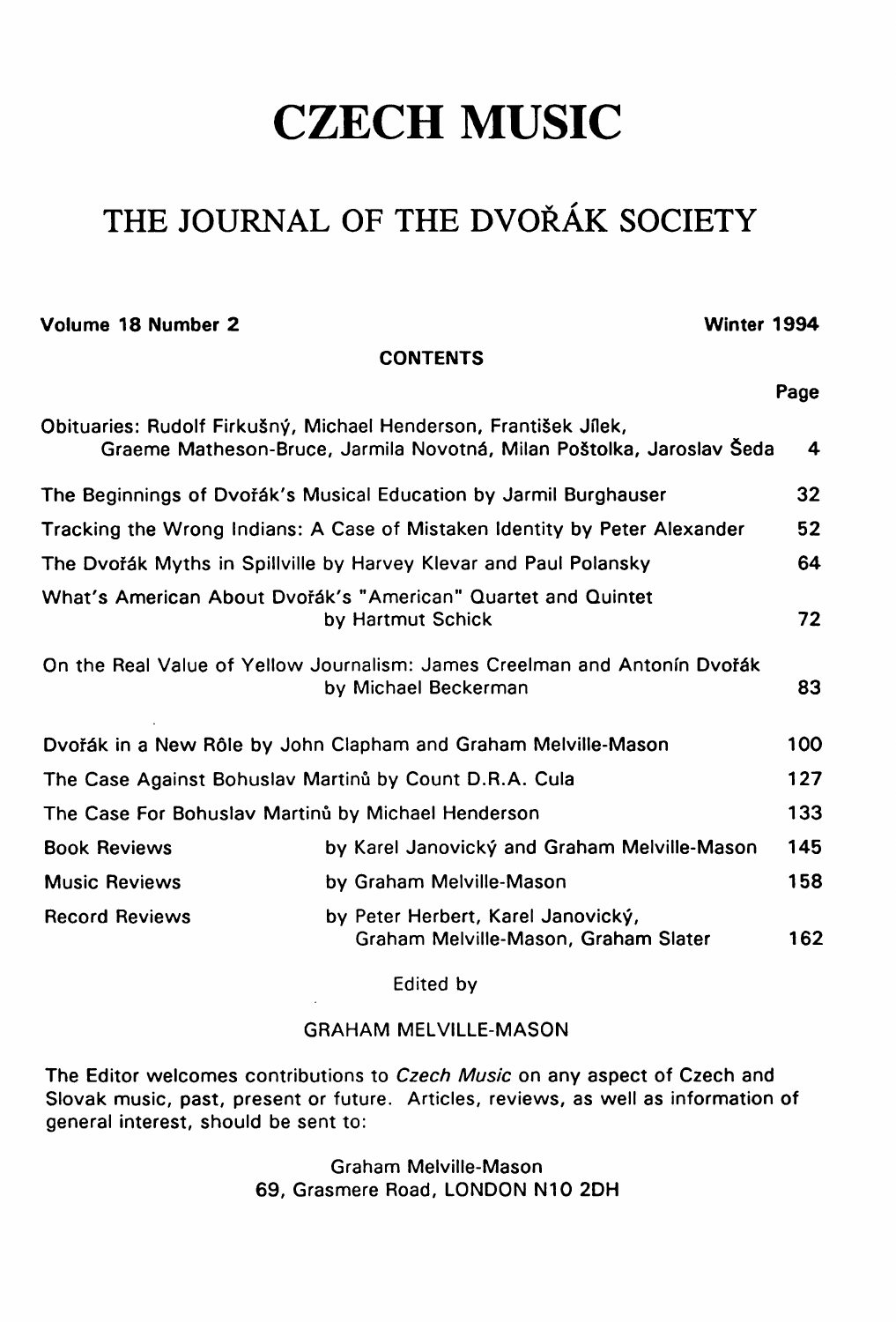### **WHAT'S AMERICAN ABOUT DVORÄK'S "AMERICAN" QUARTET AND QUINTET**

#### by Hartmut Schick

One hundred years after Antonín Dvořák's vacation in Spillville, lowa, in the summer of 1893, during which he wrote his String *Quartet in F (Op.96)[B.179]* and his *String Quintet in Eh (Op.97)[B.180]*, there is continuing still the controversy about the "American" character of these works, as was shown in the panel discussions at the Iowa Dvořák Centennial Symposium in Iowa City in August 1993. Much has been written on the impact of America on the music Dvořák wrote in this country,' mostly searching for

**<sup>]</sup> See especiall y Antoni n Sychra :** *Estetik a Dvofäkovy symfonick e tvorby ,* **Praha, 1959 (German translation :** *Antonl <sup>n</sup> Dvo/äk. Zu r Ästhetik seine s symphonische n Schaffens ,* **Leipzig , 1973); John Clapham:** Dvoták and the Impact of America, in The *Musi c Review , 15 ,* **1954, pp.203-211 and Clapham: Dvofäk and th e**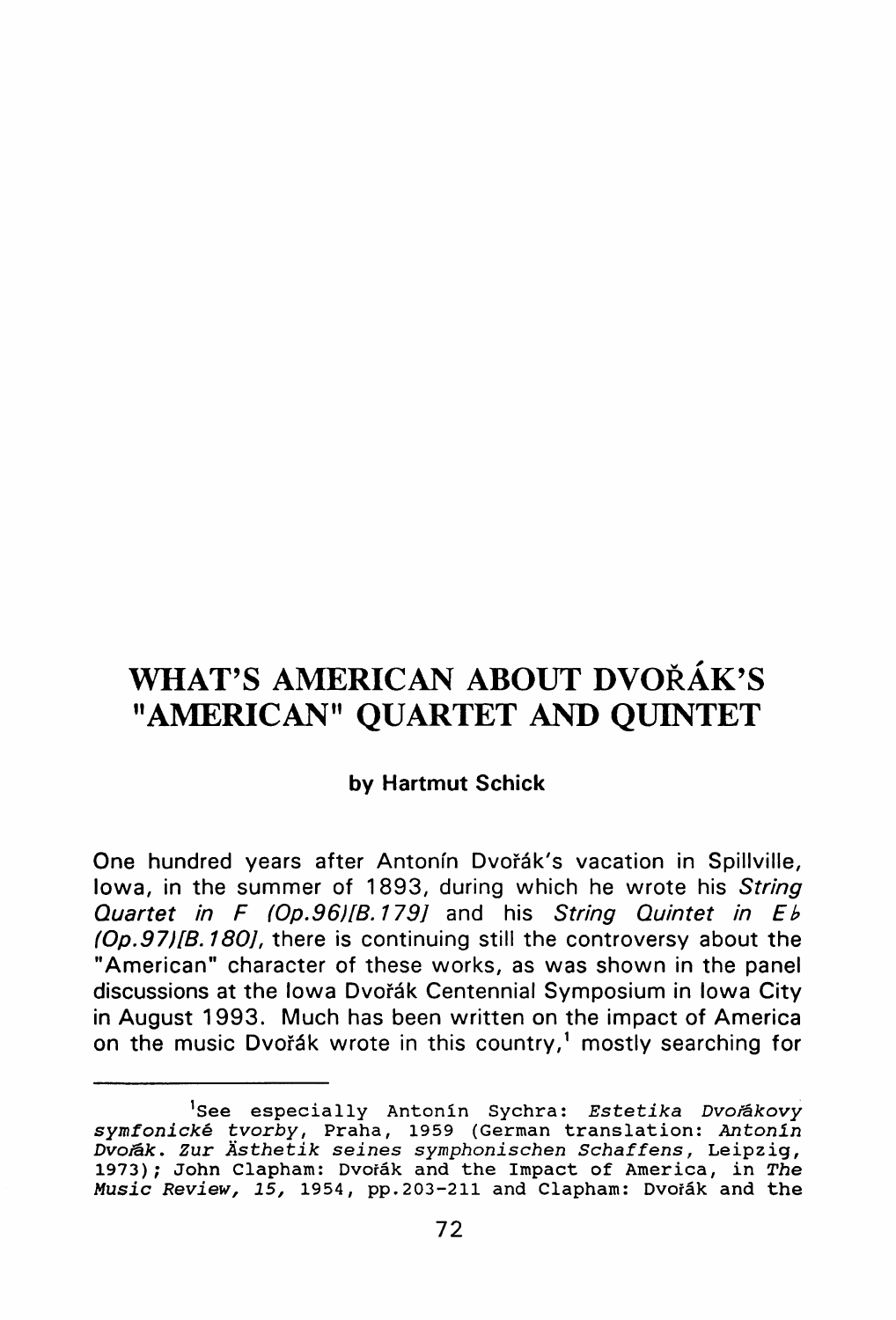possible relations between its themes and songs of African-Americans or native Americans which Dvořák might have heard there. Often it has been pointed out that the pentatonicism of his American works is nothing completely new in his compositional output, which is as right as is wrong the opinion of a broader (European) public, who regard those works as typical Dvořák, only because they are among the most famous, at the same time taking pentatonicism as characteristic of Bohemian folk song, which also it is not. Even scholars, however, rarely have tried to reveal the uniqueness of these works in penetrating the compositional structure beyond the exotic colour of their melodies.<sup>2</sup> Here, too, it seems to be fruitful to distinguish more clearly between the previously written *Symphony No.9 in e minor, (Op.95)[B.178], "From the New World"*  and the Spillville Chamber music.

When asking whether Dvořák's American works are really "American" or still Bohemian in style, there can be no doubt that at least Dvořák himself intended them to be essentially American. As is well known, he maintained frequently that in his "New World" *Symphony*, the *Quartet* and the *Quintet* he had attempted to grasp the "spirit" of American music, using the language of late nineteenth century European music." Obviously he was very much interested in the chants and songs of the African-Americans as well as the native Americans and in the traditional and newly created folk songs of the white population. Yet, furthermore, we should note that he considered even the songs of the Irish immigrants as an American phenomenon. Even when writing about "the influence of this country" on his Symphony, he says: "it means the folk songs that are *Negro, Indian, Irish* etc.<sup>4</sup> To this we must surely have to add the

**American Indian , i n** *Th e Musica l Times , 107 ,* **1966, pp.863-867.** 

**<sup>2</sup> An exceptio n i s Davi d Beveridge : Sophisticate d Primitivism : The Significanc e o f Pentatonicis m i n Dvofäk's American Quartet , i n** *Curren t Musicology , 24 ,* **1977, pp.25-36. See als o Schick :** *Studie n z u Dvofak s Streichquartetten ,* **(Neue Heidelberge r Studie n zur Musikwissenschaft, 17), Laaber, 1990, pp.262-282.** 

<sup>3</sup> See especially the article: Dvořák on his New Work, in<br>Vew York Herald, 15th, December 1893, reprinted in *The New York Herald*, 15th. December 1893, reprinted **Clapham, J. :** *Dvofäk,* **Newton Abbot & London, 1979, p.201.** 

**<sup>4</sup> Lette r t o Francesc o Berger, 12th. June 1894, i n** *Antonl <sup>n</sup> Dvo/ak : Koresponenc e a dokumenty ,* **ed. Mila n Kuna et.al. ,**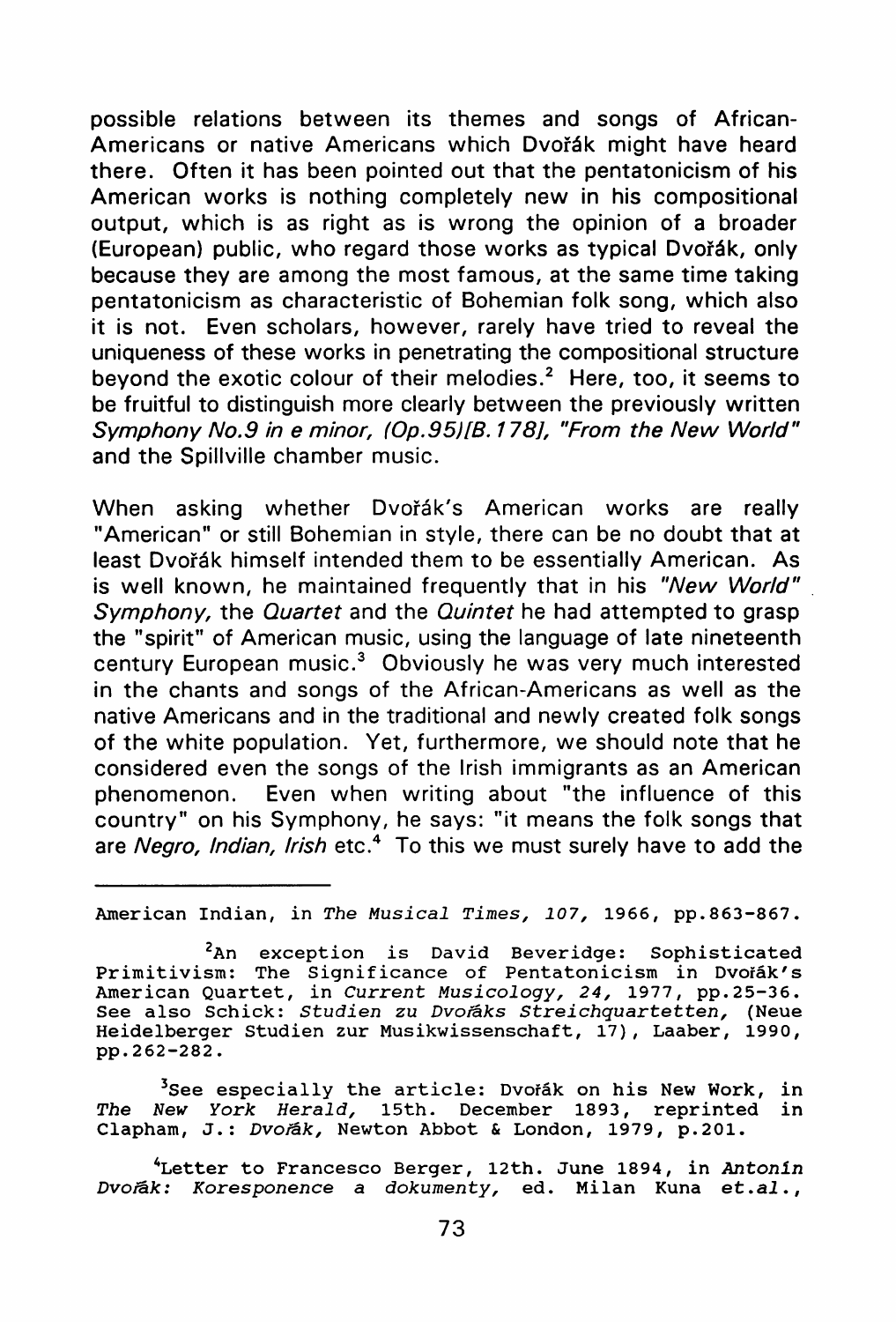Scots. Therefore, for example, the striking syncopations in Dvořák's American music ought to be taken as an American stylistic device, even if one would claim the "Scotch snap" to be their origin and not the negro spiritual or cakewalk, or similar phenomena in the music of native Americans. The same is true with the touching song-like themes which sound so Irish to our ears.

In consequence, one would have to look even on genuine Czech elements as "American" in Dvořák's American music, if they reflect his encounter with Czech immigrants who have become part of the American nation and culture themselves. Curiously enough, Czech elements, like the polka theme in the first movement of the "New *World" Symphony,* are totally missing in Dvořák's music just at the moment when Dvořák is amongst his compatriots, among the Czech Americans of Spillville, Iowa. This is in spite of the fact that otherwise Dvořák's "Spillville" chamber music absorbed so many external impressions the composer had received there!

This can be explained by suggesting that, in Spillville, Dvořák has defined much more sharply his self-imposed programme of writing *American* music, taking this task more seriously than he had done in his Symphony composed in New York just before. Basically, the *Symphony No.9 in e minor* is, in terms of style, a normal symphony of European late romanticism with only some exotic themes, even if we recognize its relation to Longfellow's Hiawatha, which has been pointed out by Michael Beckerman.° It is a Symphony which still can be seen in the line of Beethoven. The slow introduction generates in a traditional manner the later main subject; the first movement exhibits Brahmsian "developing variation" in an exemplary manner; the pastoral character of the slow movement is a well-established feature of symphonies since Beethoven and Berlioz; the Scherzo unmistakably relates to the Scherzo of Beethoven's Symphony No.9; the recurrence of themes in later movements and especially the Finale also is by no means a new device in the nineteenth century symphony.

**vol.III , Praha, 1989, p.268.** 

<sup>&</sup>lt;sup>5</sup> Beckerman, M.: Dvořák's "New World" Largo and The Song **<sup>o</sup> f Hiawatha, i n 1** *9th.-Centur y Music ,* **vol.XVI/1 , Summer 1992, pp.35-48.**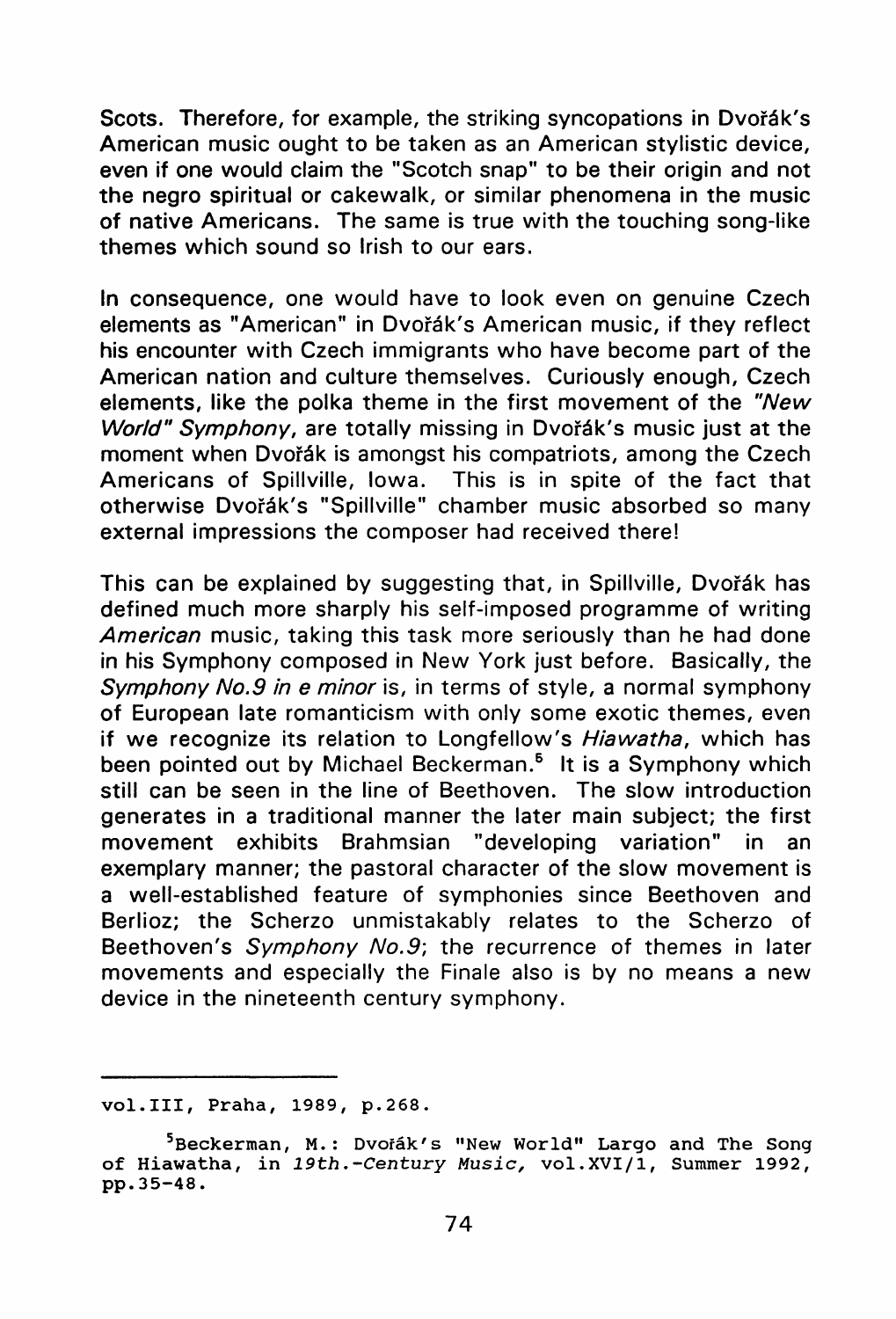It is not the same with the Spillville chamber music works. They seem - the *Quartet* more than the *Quintet* - to stand in direct opposition to the tradition of their genre, behaving decidedly anti-European which means, in this case, above all anti-German. Of course, such an opposition can best be demonstrated in that genre which has the most rigid and most conservative aesthetics, namely the string quartet - the most "civilized" of all the musical genres. Indeed, it is curious to observe that the younger generation of composers of string quartets are still much more adherent to these aesthetics than Dvořák was in his "American" Quartet. Just compare it with Debussy's *String Quartet in g minor (Op.10)* composed in the same year of 1893 or Zemlinsky's String Quartet *No.1 inA (Op.4)* of 1897 .

Which are these unconventional or "uncivilized" features? Firstly: Dvořák's Opus 96 pretends to be nothing more than cultivated Hausmusik, music for domestic use. Technically it is so easy that Dvořák, being a viola player, could play the first violin part in Spillville. As a whole, it can be played without too many problems by any reasonably good amateur ensemble. With that quality, it opposes clearly the tendency of the growing professionalism in the demands of quartet writing which, since Beethoven, had lead to string quartets being composed for professional ensembles and performance in concert halls. Thus, already with regard to instrumental technique, the *String Quartet in F* belongs, so to say, rather to a place near the margins of civilization, just as Spillville was, than to Prague, Berlin or London. In terms of its contents, actually it belongs more to the open air than to a city concert hall, for it is definitely a piece of nature music, not by accident written in the classical pastoral key of F major. Thus, the first movement starts with a static but oscillating sound pattern, like Wagner's *Waidweben.* Into this sounding "landscape" obviously enters **a**  singing, even rejoicing, man, as expressed in the melody of the viola, not by accident Dvořák's own instrument. I am sure that here we have a kind of self-portrayal of Dvořák arriving in Spillville and being overwhelmed by the nature he had for so long been missing in New York. To this also correspond the various bird-call motifs in the Scherzo.<sup>6</sup>

**<sup>6</sup> These pastora l trait s ar e discusse d more extensivel y i n Schick , H.** *op.cit .* **pp.268-273.**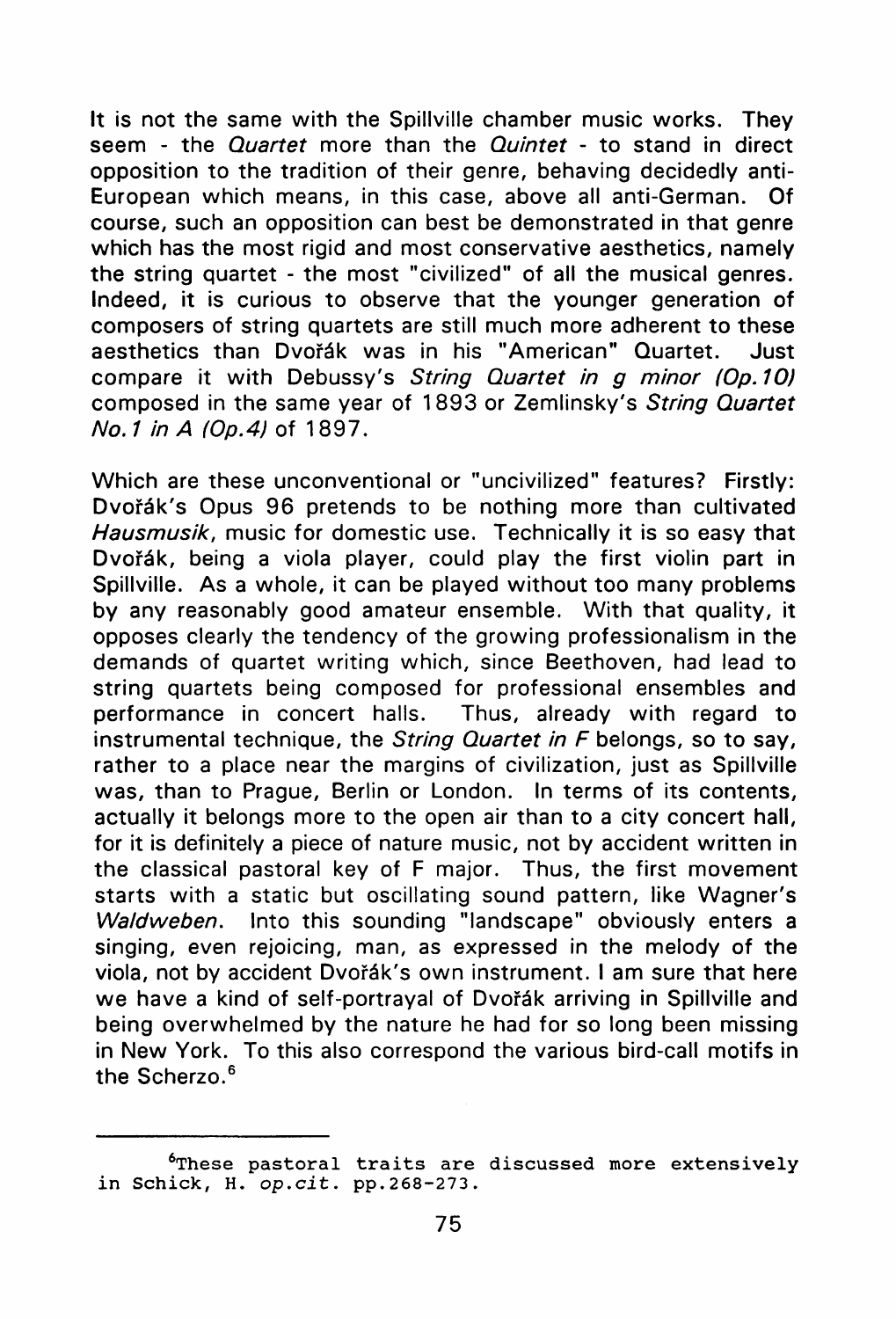Now, there are pastoral works in the symphonic music of the nineteenth century but not in the string quartet and this is not by accident. Portraving nature "is just not done" in the most distinguished genre of chamber music. It is a far too uncivilized thing to do. According to European - and especially German - norms, it is a lapse in matters of style also that, in the last movement of the Quartet, Dvofäk obviously inserts reminiscences of his organ playing in the church at Spillville. Elements of programme music have no business being in the European string quartet. Thus the only eminent precedent for this, Smetana's String Quartet No.1 in e *minor (From My Life),* always was regarded as a very personal exception, criticized often enough even so.

Strictly speaking, these passages with stylized organ music also cause a formal break, for they are inserted almost in a patchwork manner. Things are similar with the new theme, which Dvořák introduces in the recapitulation of the first movement -the 'cello melody in  $Db$  at bar 123. Appearing without any obvious motivation, the theme vanishes without being unfolded. Just as scantily motivated would seem to be the small, pointedly simple and pentatonic *fugato* from the development section of this movement, which does not seem ever to have heard of the principle of the answering entry at the interval of a fifth. Again, in the first movement of the *String Quintet in E b (Op.97)* a new theme appears in the development, at bar 145, from which Dvořák also takes no consequence.

Evidently, in his American Chamber music, Dvofäk's musical thinking was less orientated towards the traditional rules of musical logic, such as is perfectly embodied in Beethoven and Brahms. While, since Brahms, European chamber music began to extend the development section to the whole movement, it is just this element which Dvořák reduces considerably in Spillville. In both works it is only the first movements that are shaped in sonata form, including **a** development section which , in both cases, is very Short and looks rather unexciting. Additionally, the final rondo from the *Quintet* seems to replace quite clearly the moment of thematic working and evolution by stringing together fixed sections. The 113 bars of the first four sections are simply repeated without any change except transposition and lack any development sections at all. The first movement of the *Quintet*, in fact, follows the basic dynamic shape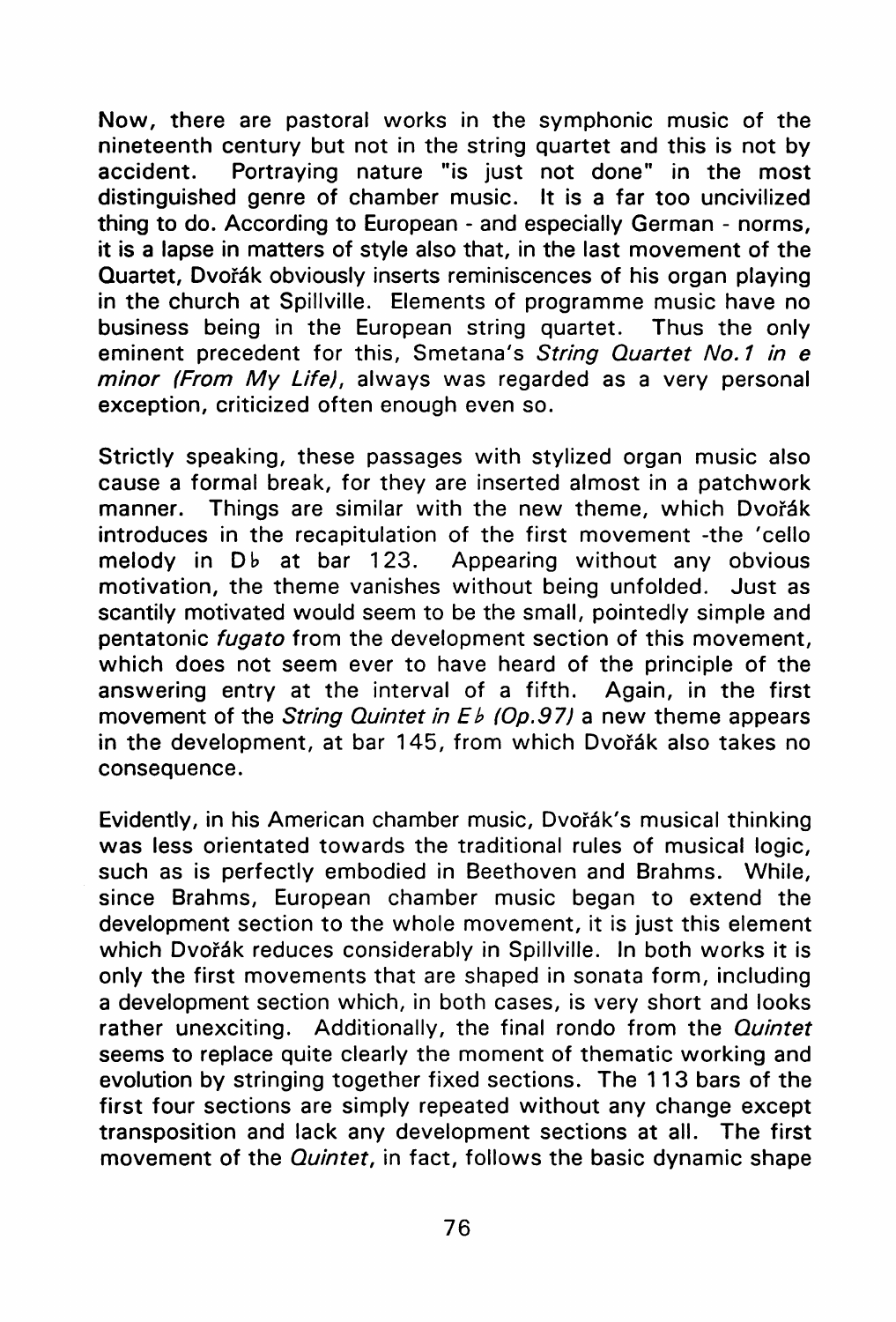of sonata form. By repeating the slow introduction at the end of the movement, the musical process becomes cyclic and seems to have no target and no real forward progress. In contrast, just imagine the slow introduction of the "New World" Symphony repeated at the end of the first movement!

The latent static nature of nearly all forms in both compositions has its equivalent in the tendency also to non-developing rhythms. In none of Dvořák's works are rhythmic ostinati more important than in the *String Quintet (Op.97).* In the *Lento* of the *String Quartet in*   $F$ , the part for the viola is so monotonous, with an almost unchanging accompanying figure, that the usual quartet dialogue between all four instruments on equal terms is out of the question. The discursive principle of chamber music from Haydn to Brahms, which is based upon a musical logic and planned evolution, in both of Dvořák's works here declines in favour of principles belonging to the music of both African-Americans and native Americans , such as repetition and addition of melodic and rhythmic units, as well as additive structures which are either static or moving in a circle.

Of course, the abstinence from intensively thematic work and dramatic development lends this music its charming relaxed ease. Whether, however, this apparent attitude of "taking things a bit more easy", which today is known as something typically American, was in correspondence to the American mentality at the end of the nineteenth century or just Dvořák in holiday mood, remains a mystery. However, I am sure that, even then, this attitude was regarded as particularly non-Germanic and in this respect also distanced itself from Europe.

What about the specific melodic material of the two compositions? It is certainly no accident that, even up to today, the joint diligence of many experts has not been able to furnish proof of any of Dvořák's motifs originating directly from Indian or Negro music. Even the argument linking the spiritual *Swing Low* to the *"New World" Symphony*, in my opinion, is not a compelling one. I am convinced that Dvofäk took the music of the various ethnic groups in America as no more than a fund of patterns from which he abstracted melodic and rhythmic principles, thereby preferring to use in these works such principles as were alien to European art music. Sometimes even the first idea of a theme is rather neutral, not to be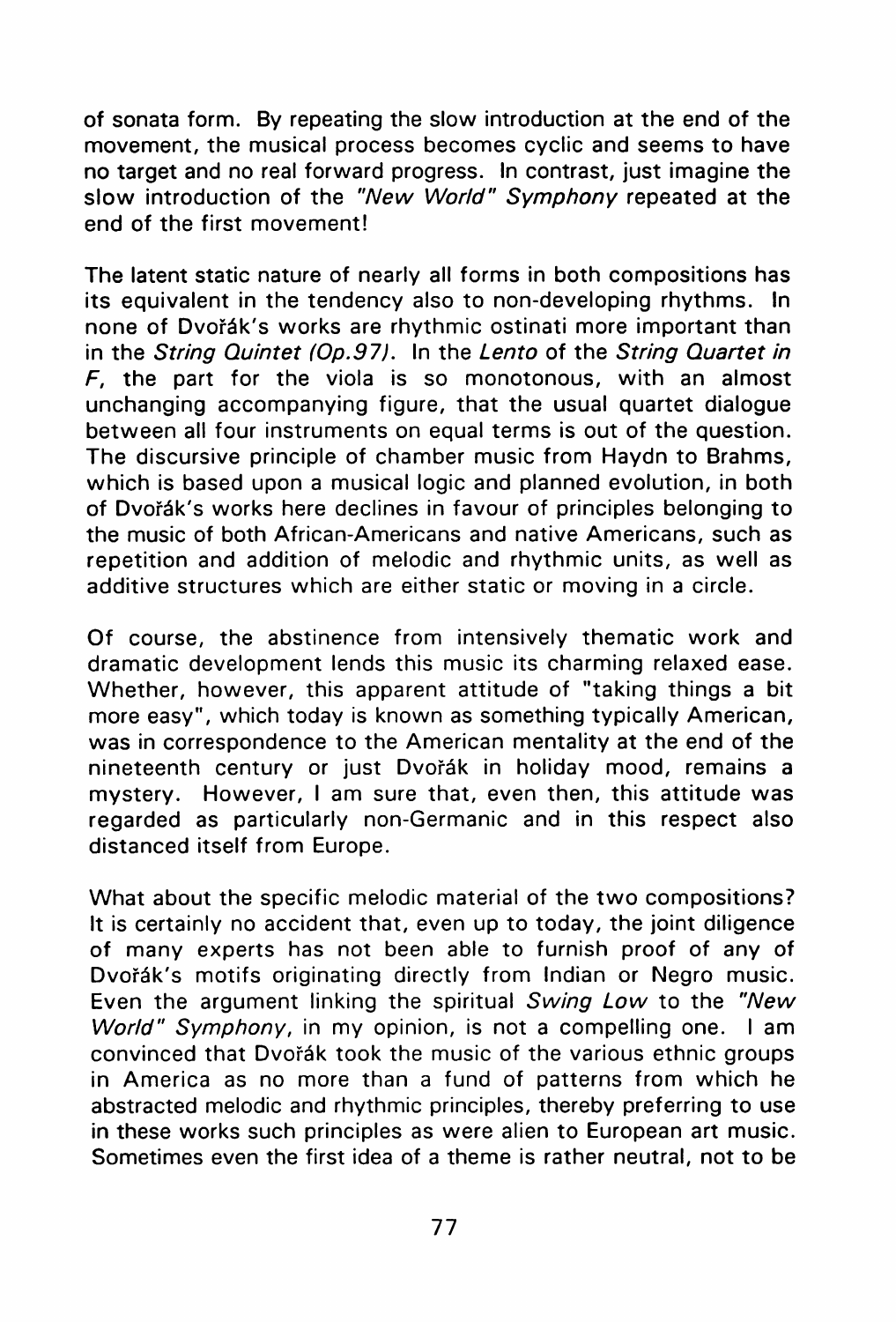licked into pentatonic shape until later on, as Klaus Döge showed from the sketches of the *"New World" Symphony.'* The third subject from the *String Quartet (Op.96)*, [see Ex.1] also does not look very "American" yet in the sketches [a]. The much stronger exoticism of the final version [b] is obviously something artificial, a product of Dvořák himself. Generally, Dvořák endeavoured to grasp the spirit of the melodies he met and marry them to his own ideas, not to adopt original foreign tunes directly as Edward MacDowell did, for example, who wrote a *Indian Suite* at this same period with Indian tunes drawn from Theodore Baker's dissertation *Über die Musik der nordamerikanischen Wilden,* (Leipzig, 1882.) .



Ex**.1** 

Naturally, not everything about the two Spillville chamber works is "American" and neither, by the same token, are they both "non-European". For example, the variations movement from the *String Quintet* corresponds very much to that from Dvořák's String Sextet *in A (Op.48)[B.80]* of 1878 and could be situated in any pre-American chamber work, even though Dvořák originally wrote the theme for a song put to English words. The *Quintet* differs from the *Quartet* in that it undoubtedly requires professional players and so, in this respect of course, belongs to "concert hall music". However, at the same time, the most anti-European movement is found in this *Quintet*, namely the *Scherzo*, with its ostinato rhythm throughout, mostly in the viola part. Even if there may be a slight resemblance to the *Scherzo* of Beethoven's *String Quartet No.7 in F (Op.59 No.1),* in the very first bars,° it is extremely unusual in European music not to start with either a melody or at least an harmonicchordal structure. Here, instead, we find a naked, in a way flat, rhythm clearly evoking a drum, which is an invariable

**<sup>7</sup> Döge, K. :** *Dvofäk. Lebe n - Werk e - Dokumente ,* **Mainz, 1991, pp.272-3.** 

**<sup>8</sup> I am gratefu l t o Davi d Beveridg e fo r thi s Suggestion .**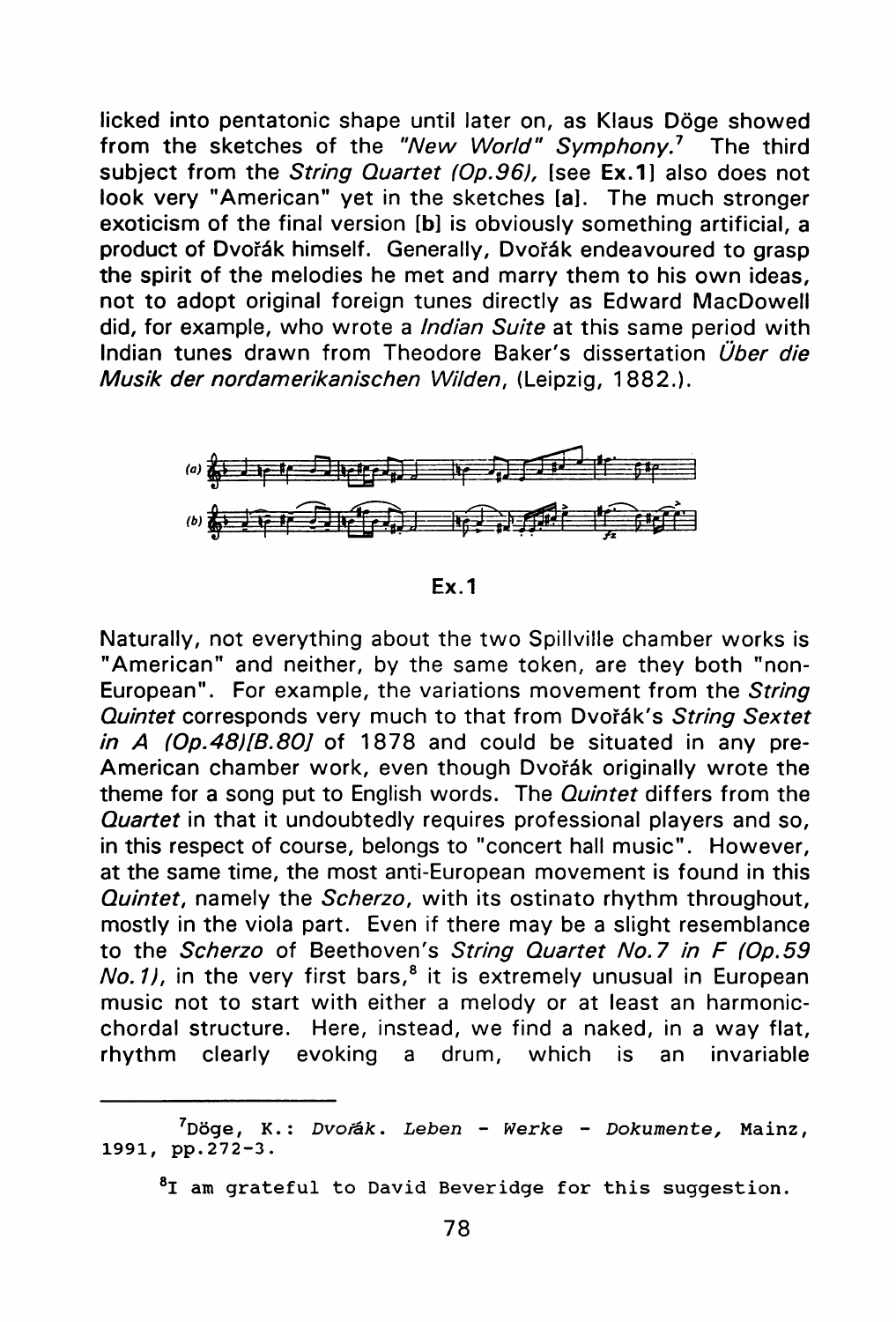accompaniment to any Indian music. No American Indian would **Start** singing unless a drum had established its pattern in just such a way. Also the *Quartet's* last movement begins and works scarcely less obviously with a "drum" rhythm, though this is set in two parts and so at least suggests a tonic.

Thereby, Dvořák of course signals that it is actually unsuitable to accompany "Indian" melodies harmonically and in several voices, even if one tries to avoid characteristics of European harmony, such as leading notes, as he does. This contradiction between a given American music, which is essentially for one voice, and an ensemble with several melody instruments, which by itself requires a polyphonic texture, come out quite often. It appears perfectly clearly at the beginning of the *String Quintet (Op.97)* [see Ex.2]. As has never occurred in Dvořák's compositions before, the *Quintet* actually starts with only one voice throughout the first four bars (second viola). When the other four instruments enter, no contrapuntal movement arises but we hear a nature-like sound world with echo figures, floating above a drone bass of a fifth which, by bar nine, still refuses to supply the matching harmonies.



Ex.2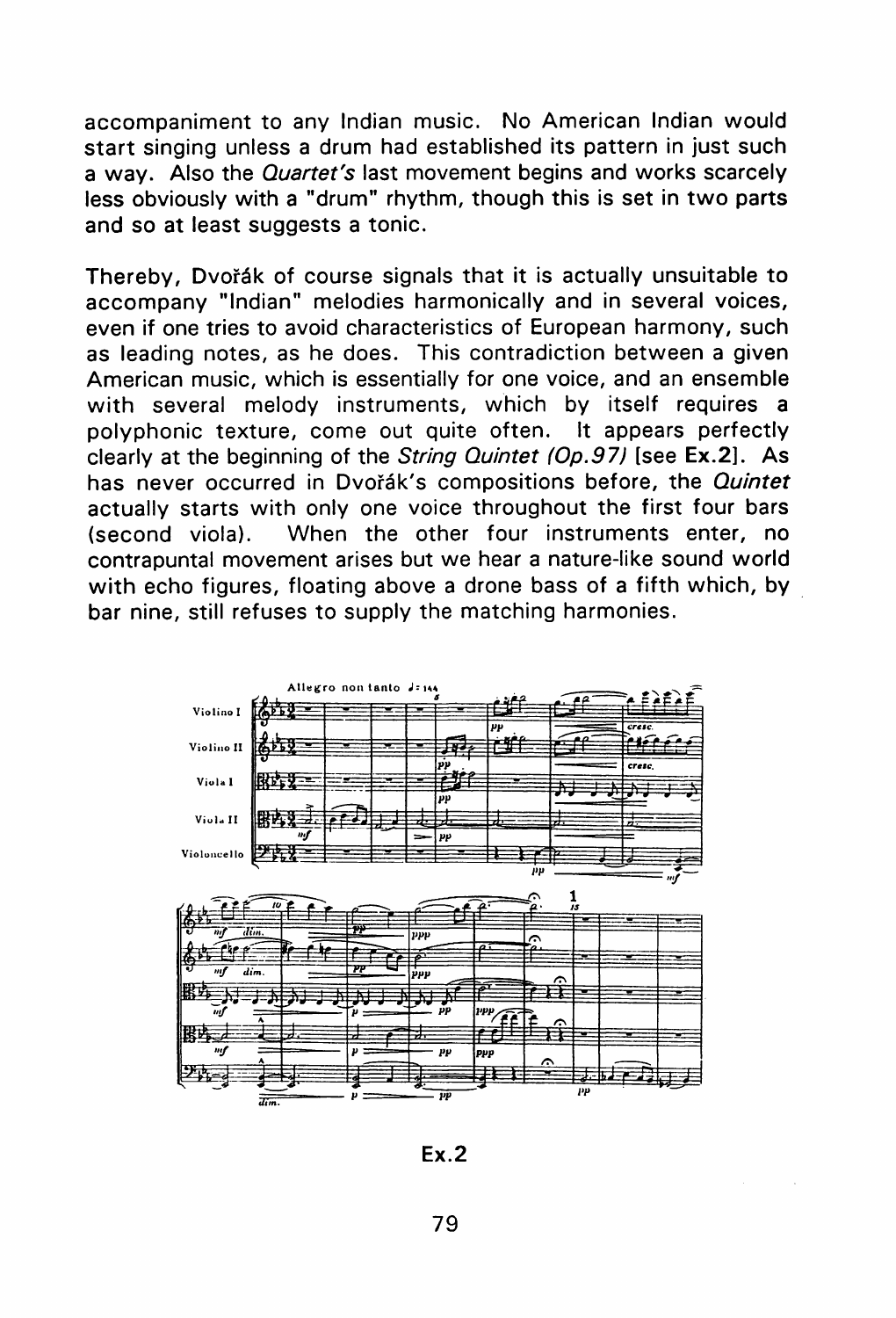Another and far more extreme unharmonized passage is the entire first subject of the *String Quartet in F (Op.96)*, which is embedded only in a chord of F major. Also another harmonically static and rhythmic ostinato structure of accompaniment, reacting only every few bars on the theme, is found at the beginning of the slow movement of this *Quartet*. A similar situation occurs with the second subject of the *Finale* (see Ex.3).



Ex.3

Finally, the g minor theme of the *Finale* of the *Quintet* also is not harmonized . (see Ex.4) Only one **Single** chord, **played** *pizzicato,* is underlaid, the **melody** thus **being accompanied mainly** by rhythm. <sup>9</sup>

| ↵ |       |                        | 36 |    |
|---|-------|------------------------|----|----|
|   | ΡΡ    |                        |    |    |
| 廗 | piza. |                        |    |    |
|   | 438   | .e.<br>ਤਿਵਾਸ ਦੇ<br>r — |    |    |
|   | iss.  |                        |    | mp |
|   | pp    |                        |    |    |

Ex.4

<sup>&</sup>lt;sup>9</sup>This non-harmonic accompaniment is also the main **differenc e between th e quit e simila r themes i n Smetana's**  *Pian o Tri o i n g mino r (1855 , rev.1857 )* **and Schubert' s** *Pian <sup>o</sup> Tri o No. 2 i n E h (Op.100)[D.929](1827) ,* **which has been**  mentioned by John Clapham in his Dvořák and the Impact of **America,** *op.cit. ,* **p.208.**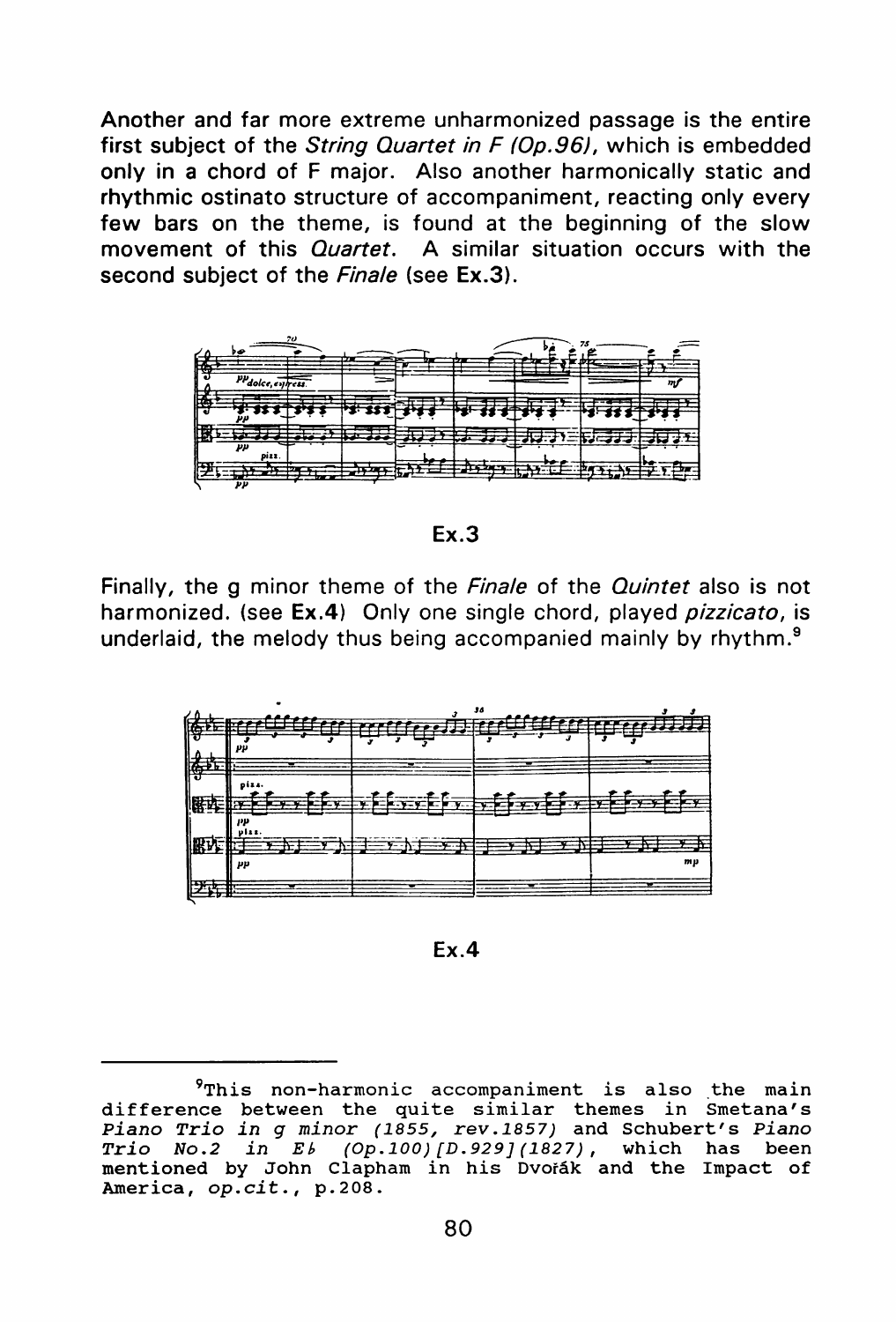A number of other themes Dvořák does provide with a regular harmonic structure, though often the leading note is missing. Even here the accompaniment is conspicuously thrifty and pointedly simple, as if Dvořák wanted to say: "actually it is about a tune originally for one voice only". Compare the main subject from the *String Quintet (Op.97)* (see Ex.5), the *Minore* theme from the *Scherzo* of the same work (see Ex.6) with its very discreet pizzicato accompaniment, or the plain and simple texture at the beginning of the Finale, as well as, from the String Quartet (Op.96), the third subject of the first movement (bar 44 et.seq.) or the second subject from the recapitulation of the final movement (see Ex.7).



Ex.**5** 



Ex**.6**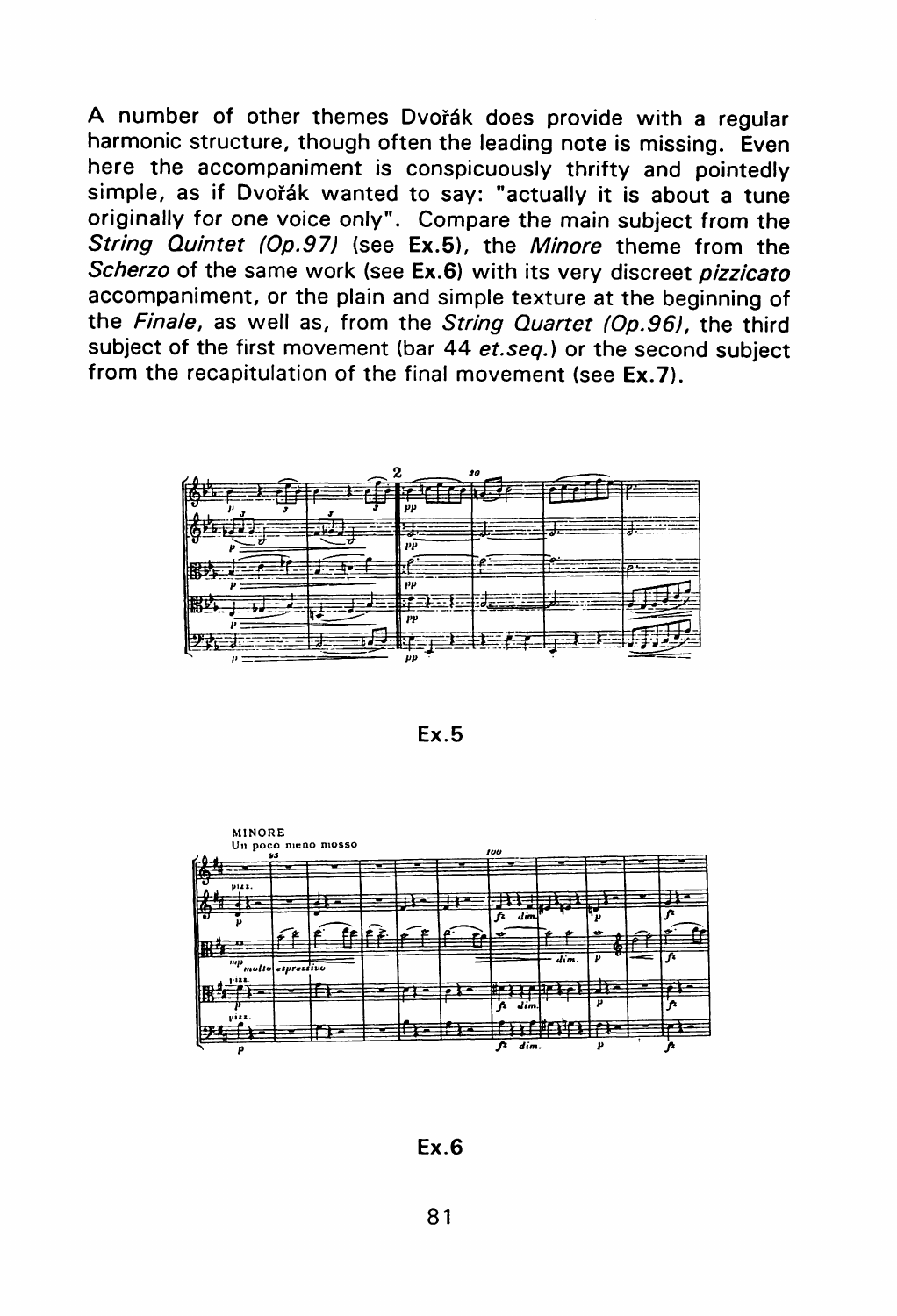

Ex**.7** 

Here, the vocal, soloistic air of these themes, which seem to leave the instrumental texture, is emphasized especially by the lack of the accompanying thirds which Dvořák otherwise loved so much. Parallel thirds would simply be much too "European".

Incidentally, I suspect **that,** at **the** beginning of **the** *String Quintet (Op.97)* (see Ex.2), a main characteristic feature of the music of both African-Americans and native Americans is hinted at in the feature of responsorial singing, the alternation between a precentor and a responding choir. Probably it is no accident that, as in the **Quartet**, it is not the first violin but the second viola which thematically begins the work, an instrument whose tone colour and pitch comes much nearer to the male human voice. The upper parts pick up the ending of the vocal phrase, echo-like, singing a shouting motif that, with its primitive two part writing, reminds one of the Choral interjections in **the** responsorial music of **the** African - Americans. It is not too much a stretch of the imagination to hear, from bar 7, the first viola as an accompanying drum. Of course, to such a structure it follows that the repetition at the same pitch but different instrumentation at bar 15 naturally belongs.

In conclusion, it seems altogether rather peripheral whether any melodies or "drum" rhythms in these works are authentic or not. Far more important is that, in America, Dvořák had written chamber music that finally breaks out of the European tradition, even further than do the String Quartets of Arnold Schönberg. It is a music which often enough restricts itself to only four or five different notes, instead of dealing with the whole chromatic scale, a music rediscovering rhythm as an autonomous element which was almost